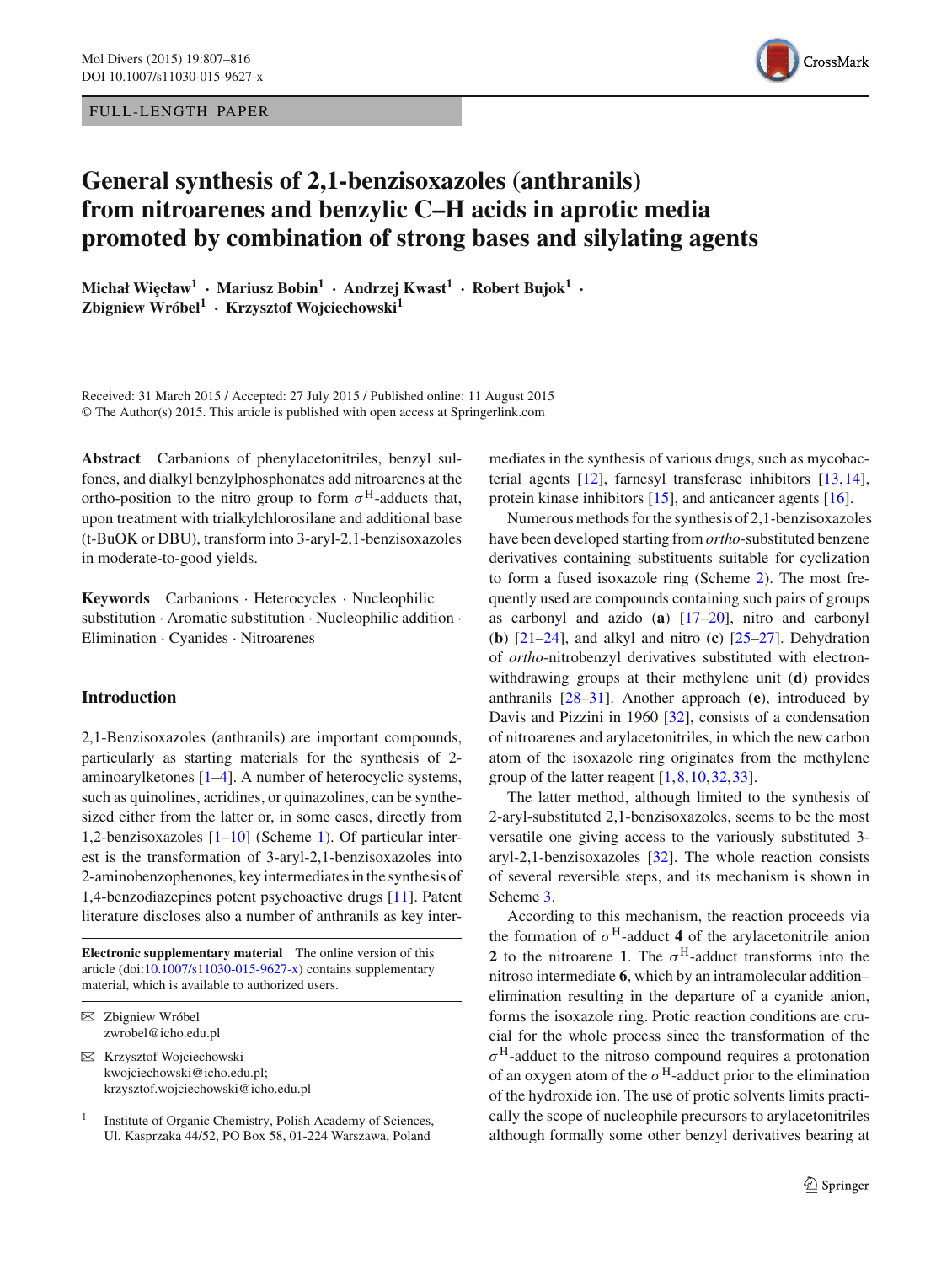

**Scheme 1** Examples of useful transformations of 2,1-benzisoxazoles

<span id="page-1-0"></span>

<span id="page-1-1"></span>**Scheme 2** Common methods for the synthesis of 2,1-benzisoxazoles

the  $\alpha$ -position carbanion-stabilizing groups being also potential leaving groups could be used in this reaction. To such class of compounds belong benzyl sulfides, sulfones and sulfoxides, arylnitromethanes, and dialkyl benzylphosphonates. Another drawback originates from the reversibility of the first reaction step (formation of the  $\sigma^H$ -adduct). The nucleophile must add at position *ortho* to the nitro group to complete the cyclization. It is not a problem if the nitroarene bears at the *para* position a group not prone to substitution. However, when the *para* position contains a hydrogen, a relatively bulky nucleophile forms a thermodynamically more stable  $\sigma^H$ -adduct at this position, which after analogous reaction sequence, leads to methylenequinone-oxime derivatives after elimination of water [\[32](#page-8-5),[34\]](#page-8-7). On the other hand, there are no literature data for the reaction of *para*-fluoronitrobenzene with arylacetonitriles carbanions proceeding via intermedi-



<span id="page-1-2"></span>**Scheme 3** Formation of anthranils from nitroarenes and phenylacetonitriles in protic media

ate  $\sigma^H$ -adducts at *ortho*-position. Probably, if these reactions were attempted, the fluorine atom would be easily substituted leading to 4-nitro-diphenylacetonitrile. For the less electrophilic 4-nitroanisole, only the substitution of the methoxy group was observed [\[32\]](#page-8-5). In the literature, there are some examples of nitroarenes with an unoccupied *para* position, which successfully were used in the Davis reaction; however, they should be regarded rather as exceptions [\[33](#page-8-6)[,35\]](#page-8-8), but not as a rule [\[34\]](#page-8-7). On the other hand, to the best of our knowledge, there are no examples of *ortho*-substituted nitroarenes bearing hydrogen atom at the *para* position, which were used in this reaction.

# **Results and discussion**

During our studies on the nucleophilic substitution of hydrogen in nitroarenes, we observed that in aprotic solvents, the  $\sigma^H$ -adducts, upon treatment with Lewis acids or silylating agents, transformed into nitroso compounds that further underwent cyclization to afford heterocycles [\[36](#page-8-9)[–39](#page-8-10)]. We have found that reactions of nitroarenes with arylacetonitriles or benzyl sulfones performed in DMF in the presence of DBU as a base and  $MgCl<sub>2</sub>$  as a Lewis acid led to the formation of 3-aryl-2,1-benzisoxazole derivatives in moderate-to-good yields [\[40\]](#page-8-11). Such "one–pot" approach somewhat broadens the scope of the reaction on the unsubstituted nitrobenzene and some *meta*-substituted nitrobenzenes. The problem of nucleophilic substitution of hydrogen in nitroarenes has been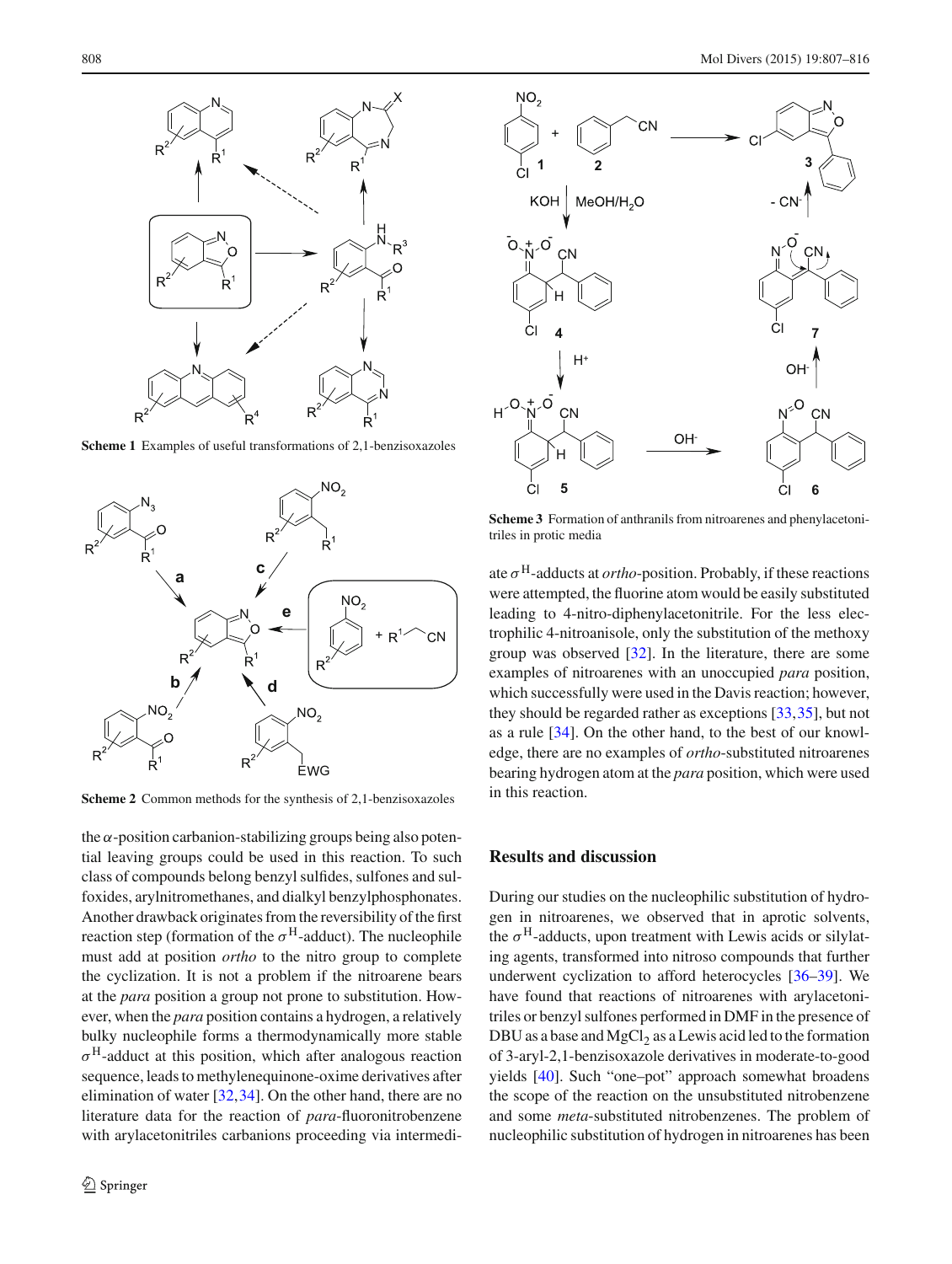#### <span id="page-2-0"></span>**Table 1** Optimization of the reaction conditions  $N_O<sub>2</sub>$



| Entry          | Silylating agent            |                | Added base       |                | Time (h)       | Product yield $(\%)^a$   |                          |
|----------------|-----------------------------|----------------|------------------|----------------|----------------|--------------------------|--------------------------|
|                |                             | Amount/eq      |                  | Amount/eq      |                | $\mathbf{3}$             | 8                        |
| 1              | Me <sub>3</sub> SiCl        | 5              |                  |                | 24             |                          |                          |
| $\overline{c}$ | Me <sub>3</sub> SiCl        | 2.5            | NE <sub>t3</sub> | 5              | 24             |                          | $\tau$                   |
| 3              | Me <sub>3</sub> SiCl        | 5              | NE <sub>t3</sub> | 5              | 24             |                          | 41                       |
| 4              | Me <sub>3</sub> SiCl        | 5              | NEt <sub>3</sub> | 10             | 24             |                          | 50                       |
| 5              | Me <sub>3</sub> SiCl        | $\overline{4}$ | NE <sub>t3</sub> | 5              | 24             | Trace                    | 48                       |
| 6              | Me <sub>3</sub> SiCl        | 1              | <b>DBU</b>       | 5              | 48             | Trace                    |                          |
| 7              | Me <sub>3</sub> SiCl        | 2              | <b>DBU</b>       | 5              | $\mathbf{1}$   | 23                       |                          |
| 8              | Me <sub>3</sub> SiCl        | 3              | <b>DBU</b>       | 5              | 1              | 55                       |                          |
| 9              | Me <sub>3</sub> SiCl        | 4              | <b>DBU</b>       | 5              | 1              | 78                       |                          |
| 10             | Me <sub>3</sub> SiCl        | 5              | <b>DBU</b>       | 5              | $\mathbf{1}$   | 80                       | Trace                    |
| 11             | Me <sub>3</sub> SiCl        | 3              | $t$ -BuOK        | 1.1            | $\mathfrak{2}$ | Trace                    | Trace                    |
| 12             | Me <sub>3</sub> SiCl        | 3              | $t$ -BuOK        | $\mathfrak{2}$ | $\mathfrak{2}$ | 8                        |                          |
| 13             | Me <sub>3</sub> SiCl        | 3              | $t$ -BuOK        | $\overline{4}$ | $\overline{2}$ | 77                       |                          |
| 14             | Me <sub>3</sub> SiCl        | 4              | $t$ - BuOK       | 5              | $\overline{2}$ | 91                       |                          |
| 15             | $t$ -BuMe <sub>2</sub> SiCl | 5              | NEt <sub>3</sub> | 5              | 120            |                          | 83                       |
| 16             | $t$ -BuMe <sub>2</sub> SiCl | 1              | <b>DBU</b>       | 5              | 24             | 17                       | -                        |
| 17             | $t$ -BuMe <sub>2</sub> SiCl | 3              | <b>DBU</b>       | 5              | $\mathbf{1}$   | 66                       |                          |
| 18             | $t$ -BuMe <sub>2</sub> SiCl | $\mathfrak{2}$ | $t$ -BuOK        | 1.1            | 48             | 29                       | 30                       |
| 19             | $t$ -BuMe <sub>2</sub> SiCl | 3              | $t$ -BuOK        | 1.1            | 48             |                          | 81                       |
| 20             | $t$ -BuMe <sub>2</sub> SiCl | 3              | $t$ -BuOK        | $\mathfrak{2}$ | 24             | 66                       | $\overline{\phantom{0}}$ |
| 21             | $t$ -BuMe <sub>2</sub> SiCl | 5              | $t$ -BuOK        | 1.1            | 24             | $\overline{\phantom{0}}$ | 85                       |
| 22             | $t$ -BuMe <sub>2</sub> SiCl | 5              | $t$ -BuOK        | $\mathfrak{2}$ | 24             |                          | 50                       |
| 23             | $t$ -BuMe <sub>2</sub> SiCl | 5              | $t$ -BuOK        | 2.5            | 24             |                          | 74                       |
| 24             | $t$ -BuMe <sub>2</sub> SiCl | 5              | $t$ -BuOK        | 5              | 24             |                          | Trace                    |

<sup>a</sup> Determined by GC

thoroughly studied by Mąkosza  $[41-45]$  $[41-45]$ , who found that (1) at low temperature, carbanions add very efficiently to nitroarenes furnishing  $\sigma^H$ -adducts almost quantitatively [\[46](#page-8-14)– [53\]](#page-8-15), and (2) that in relatively low polar solvents, such as THF, the formation of  $\sigma^H$ -adducts occurs predominantly at the *ortho* position to the nitro group. This effect was particularly pronounced in the vicarious nucleophilic substitution (VNS) of hydrogen in nitroarenes by carbanions containing a leaving group attached to a nucleophilic center [\[54](#page-8-16)]. We have found that under the right conditions, quenching of the  $\sigma^H$ -adducts at the *ortho*-position to the nitro group with a silylating agent followed by adding a base, in the so-called "step-by-step" procedure, results in the formation of acridines [\[55\]](#page-8-17) and 3-aminoquinolines [\[56\]](#page-8-18). Anthranils were detected as by-products in some experiments during the optimization of the reaction of 4-chloronitrobenzene with phenylacetonitrile leading to acridines [\[55](#page-8-17)].

These observations prompted us to investigate the transformations of  $\sigma^H$  adducts of benzylic carbanions to nitroarenes to find conditions directing the reaction toward the formation of anthranils. Under the standard conditions, a solution mixture of 4-chloronitrobenzene (1 eq) and phenylacetonitrile (1 eq) in dry THF was treated at −60 ◦C with a solution of t-BuOK (1.1 eq) in THF, stirred for 5 min, then treated with a silylating agent (SA), followed by stirring for 5 min, and finally treated with an additional base (B). Then, the reaction mixture was allowed to warm-up to room temperature and stirred until completion (GC or TLC monitoring). Amounts and types of silylating agent and base are specified in Table [1.](#page-2-0)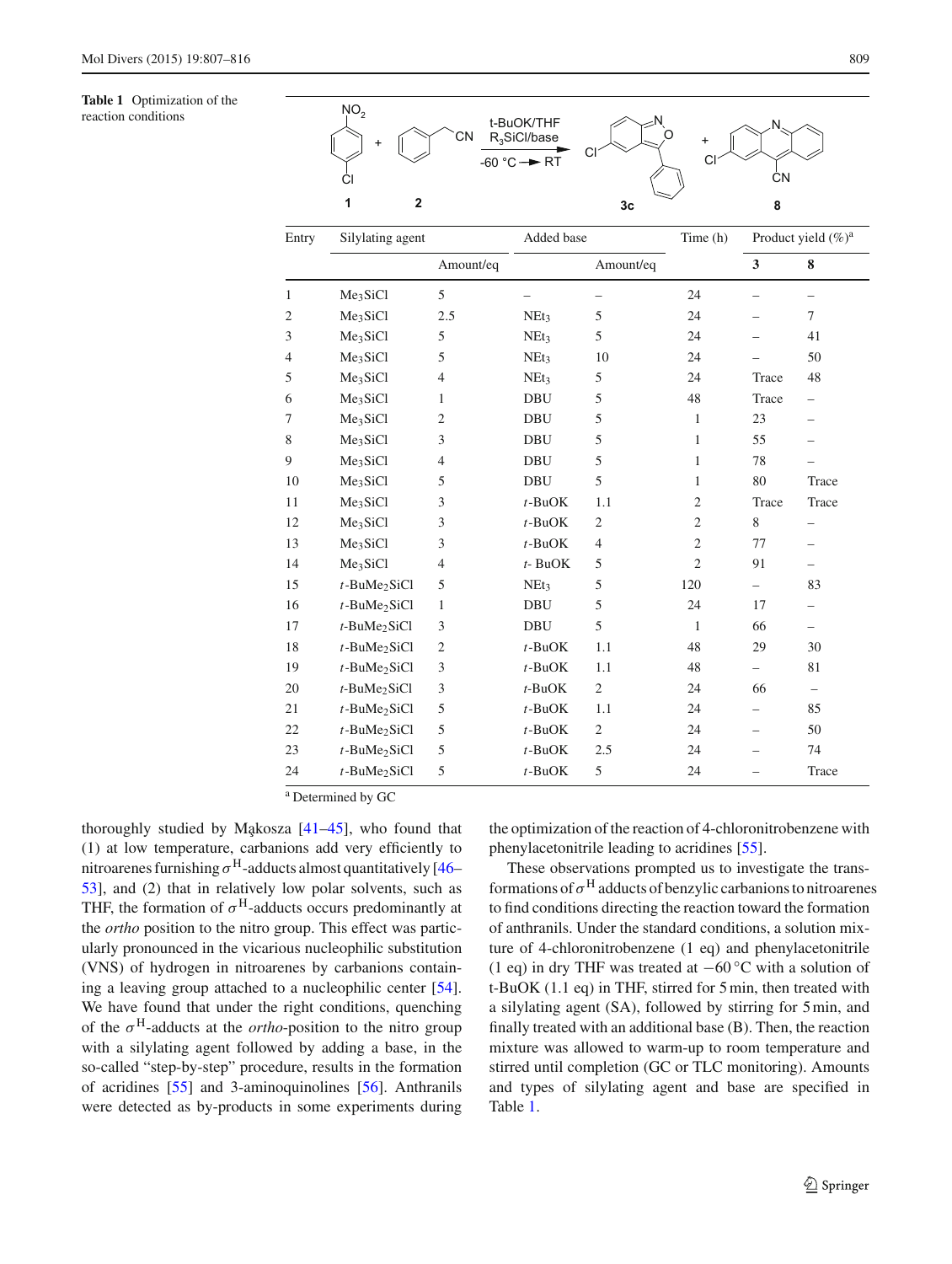At the beginning, it was found that the reaction requires an additional base to proceed. This means that the  $\sigma^H$ -adduct, quenched only with a silylating agent, does not react to form anthranil **3** or acridine **8** (entry 1). Then we found that triethylamine was ineffective as a base in reactions leading to anthranil. Regardless of the amount of  $Et<sub>3</sub>N$  and its ratio to the silylating agent (SA), no anthranil **3** was observed, and reactions led to acridine (entries 2–5, 15). DBU gave better results provided its amount exceeded (entries 8, 9, 17) or was equal (entry 10) to the molar amount of the silylating agent, and the best yields were obtained when 3–5 eq. of silylating agent and 5 eq. of DBU were used. A similar tendency was observed when using *t*-BuOK as a base as it gave the best yield of anthranil **3** when 4 eq of Me3SiCl and 5 eq of t-BuOK were employed (entry 14). Again, increasing the ratio of SA to t-BuOK reduced the amount of anthranil **3** This effect was particularly pronounced when *t*-BuMe<sub>2</sub>SiCl was used as a silylating agent (entries 18–19 and 21–24).

Previously, we used pivaloyl chloride as a reagent for the transformation of  $\sigma^H$ -adducts to quinolines [\[56](#page-8-18)] and magnesium chloride for the transformation of  $\sigma^H$ -adducts to anthranils [\[40](#page-8-11)]. The attempted use of these reagents instead of the silylating agents in the current studies was unsuccessful. Also no anthranil formation was observed when tetramethylguanidine was used as a base.



<span id="page-3-1"></span>**Scheme 5** Formation of dihydroxylamine derivative **13**

Analysis of the results presented in Table [1](#page-2-0) led us to propose another mechanistic pathway leading to acridines and anthranils (Scheme [4\)](#page-3-0).

According to the proposed mechanism, the formation of the intermediate nitroso compound **6** from the  $\sigma$ <sup>H</sup>-adduct 4 is abandoned. More plausible seems the bis-silylation of the  $\sigma^H$ -adduct 4 to form the so-called "bis-silylated dihydroxylamine" **9**. Compounds of this type were synthesized by the double deprotonation/silylation of some nitroalkenes [\[57](#page-8-19)– [60](#page-9-0)]. The most fitting example is the formation of bis-silylated phenyldihydroxylamine **13** from 1-nitrocyclohexa-1,3-diene (**12**) (Scheme [5\)](#page-3-1) [\[58\]](#page-8-20).

Formation of anthranils at a higher base/silylating agent ratio could be rationalized as follows. The bis-silylated  $\sigma^H$ -adduct **9**, after 1,4-elimination of silanol anion, gives silylated oxime derivative **10**. Intramolecular electrocyclization of the oxime ether **10** leads, after silanol elimination, to acridine **8**. However, under action of the additional base,

<span id="page-3-0"></span>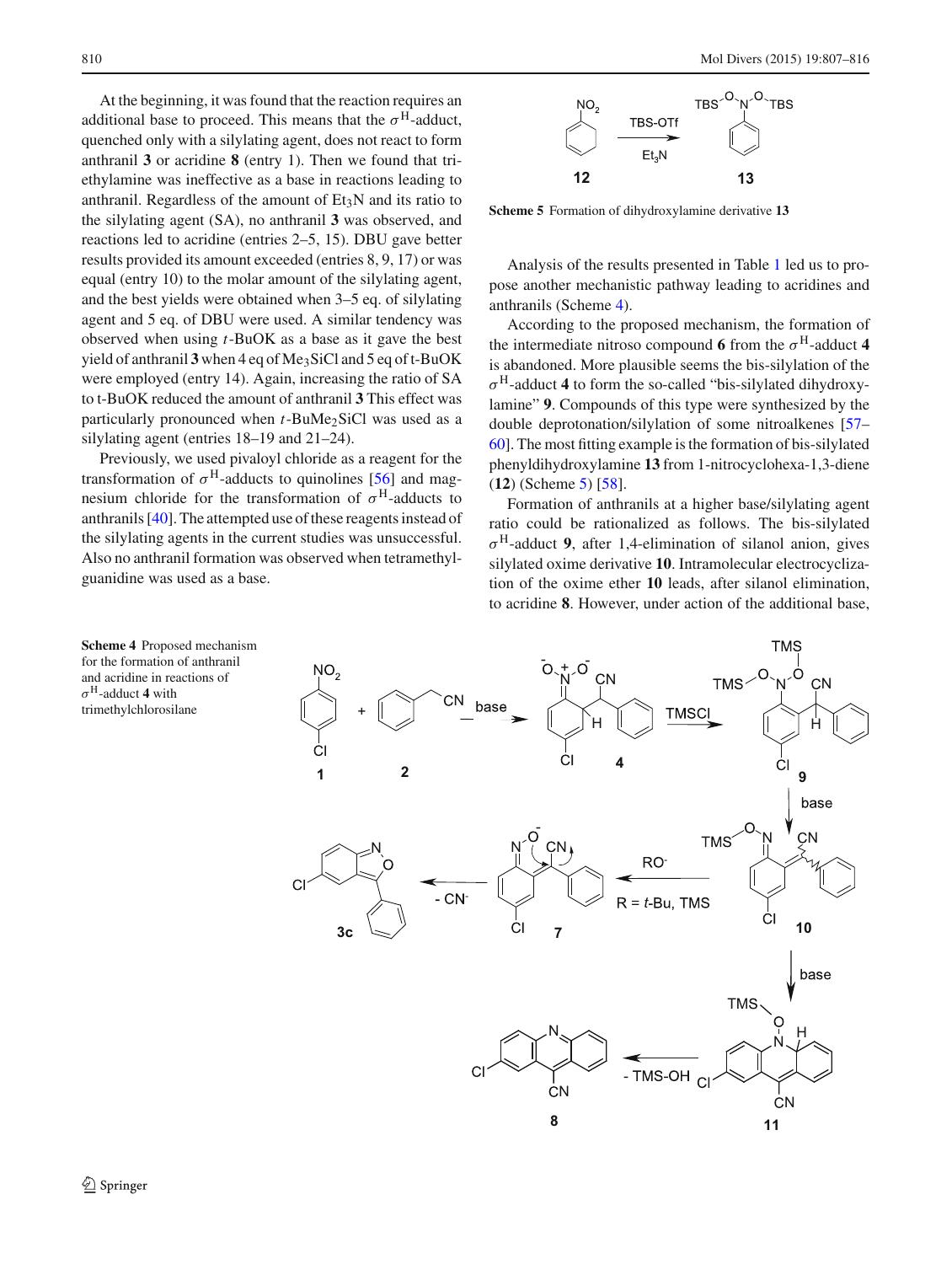<span id="page-4-0"></span>**Table 2** Synthesis of 3-arylanthranils



| Entry          | R <sup>1</sup>       | $R^2$  | Y                                 | t(h)           | Product        | Yield $(\%)^a$ |
|----------------|----------------------|--------|-----------------------------------|----------------|----------------|----------------|
| $\mathbf{1}$   | H                    | H      | CN                                | $\mathfrak{2}$ | 3a             | 35             |
| $\mathfrak{2}$ | H                    | 4-MeO  | CN                                | $\mathbf{2}$   | 3 <sub>b</sub> | 44             |
| 3              | $4-Cl$               | H      | <b>CN</b>                         | $\overline{c}$ | 3c             | 90             |
| $\overline{4}$ | $4-Cl$               | $4-Cl$ | CN                                | $\mathfrak{2}$ | 3d             | 34             |
| 5              | $4-Cl$               | 4-MeO  | CN                                | $\overline{2}$ | 3e             | 66             |
| 6              | $4-F$                | H      | CN                                | $\overline{2}$ | 3f             | 49             |
| 7              | $4-F$                | $4-Cl$ | CN                                | $\mathfrak{2}$ | 3g             | 49             |
| 8              | $4-F$                | $4-F$  | <b>CN</b>                         | 2              | 3 <sub>h</sub> | 35             |
| 9              | $4$ -CF <sub>3</sub> | H      | CN                                | 2              | 3i             | 39             |
| 10             | $2-C1$               | H      | CN                                | $\mathfrak{2}$ | 3j             | 22             |
| 11             | 4-MeO                | $4-Cl$ | SPh                               | 5              | 3k             | 48             |
| 12             | $4-Cl$               | Η      | $SO2$ Tol                         | $\mathfrak{2}$ | 3c             | 46             |
| 13             | $4-Cl$               | H      | $PO(OME)_2$                       | $\mathfrak{2}$ | 3c             | 22             |
| 14             | 4-MeO                | H      | PO(OME) <sub>2</sub> <sup>b</sup> | 5              | 3 <sub>l</sub> | 35             |
| 15             | $4-Me2N$             | H      | PO(OME) <sub>2</sub> <sup>b</sup> | 5              | 3m             | 15             |
| 16             | $2,4-(MeO)$          | Η      | PO(OME) <sub>2</sub> <sup>b</sup> | 5              | 3n             | 52             |

<sup>a</sup> Isolated

 $<sup>b</sup>$  Reaction in DMF-THF (4:1) mixture</sup>

particularly *t*-BuOK desilylation of the oxime derivative **10** occurs leading to the nitroso (or oxime) anion **7** which undergoes intramolecular vinylic substitution of the cyano group. This process is facilitated by the presence of an oxygen nucleophile, i.e., in excess of *t*-BuOK, or trialkylsilanol anion generated by DBU or, in much lesser extent, by  $Et<sub>3</sub>N$ .

After choosing the most suitable reaction conditions (Table [1,](#page-2-0) Entry 14), a series of reactions were performed (Table [2\)](#page-4-0).We focused on reactions of such pairs of nitroarene– nucleophile (carbanion), which were not suitable to furnish anthranils under classic conditions proposed by Davis and Pizzini [\[32](#page-8-5),[34,](#page-8-7)[61\]](#page-9-1). Unsubstituted nitrobenzene entered the reaction with phenylacetonitrile leading to the formation of 3-phenylbenzisoxazole (**3a**) in moderate yields (entries 1,2). 4-Chloronitrobenzene reacted similarly as under Davis and Pizzini conditions (entries 3–5). To our delight, 4 fluoronitrobenzene successfully participates in the reaction to form expected 5-fluoroanthranils in satisfactory yields (entries 6–8). The observed reaction of 4-fluoronitrobenzene indicates that, at equally activated positions, substitution at the carbon bearing a hydrogen atom is faster than at a carbon bearing any other substituent, including readily replaceable fluorine atom [\[42](#page-8-21)[,43](#page-8-22),[45\]](#page-8-13).

As we expected, under the above conditions, the reaction was not limited to arylacetonitriles as nucleophile precursors. Interestingly, 4-nitroanisole furnished anthranils **3k** and **3l** when anions of benzyl sulphide (entry 11) or benzylphosphonate (entry 14) were used.

In the case of benzylphosphonate carbanion, the use of a DMF–THF mixture was beneficial, particularly when nitroarenes being weak electrophiles, such as 4-nitroanisole (entry 11), 4-nitro-N,N-dimethylaniline (entry 15), and 2,4 dimethoxynitrobenzene (entry 16) were used. These examples show how robust our new procedure is for the synthesis of anthranils, particularly since these nitroarenes are inactive in reactions with nucleophiles. In the literature, we found only one example of the VNS reaction of 4-nitro-N,Ndimethylaniline with chloromethyl phenyl sulfone (13% yield) [\[62](#page-9-2)] and one example of the Wohl–Aue reaction of 2,4-dimethoxy-1-nitrobenzene leading to the formation of a phenazine derivative in 3% yield [\[63](#page-9-3)].

The reaction of 2-chloronitrobenzene with phenylacetonitrile (entry 10) deserves an additional comment. This reaction leads to the expected anthranil **3j** in moderate yield, and its formation is accompanied by products arising from an oxidation of  $\sigma^H$ -adduct formed at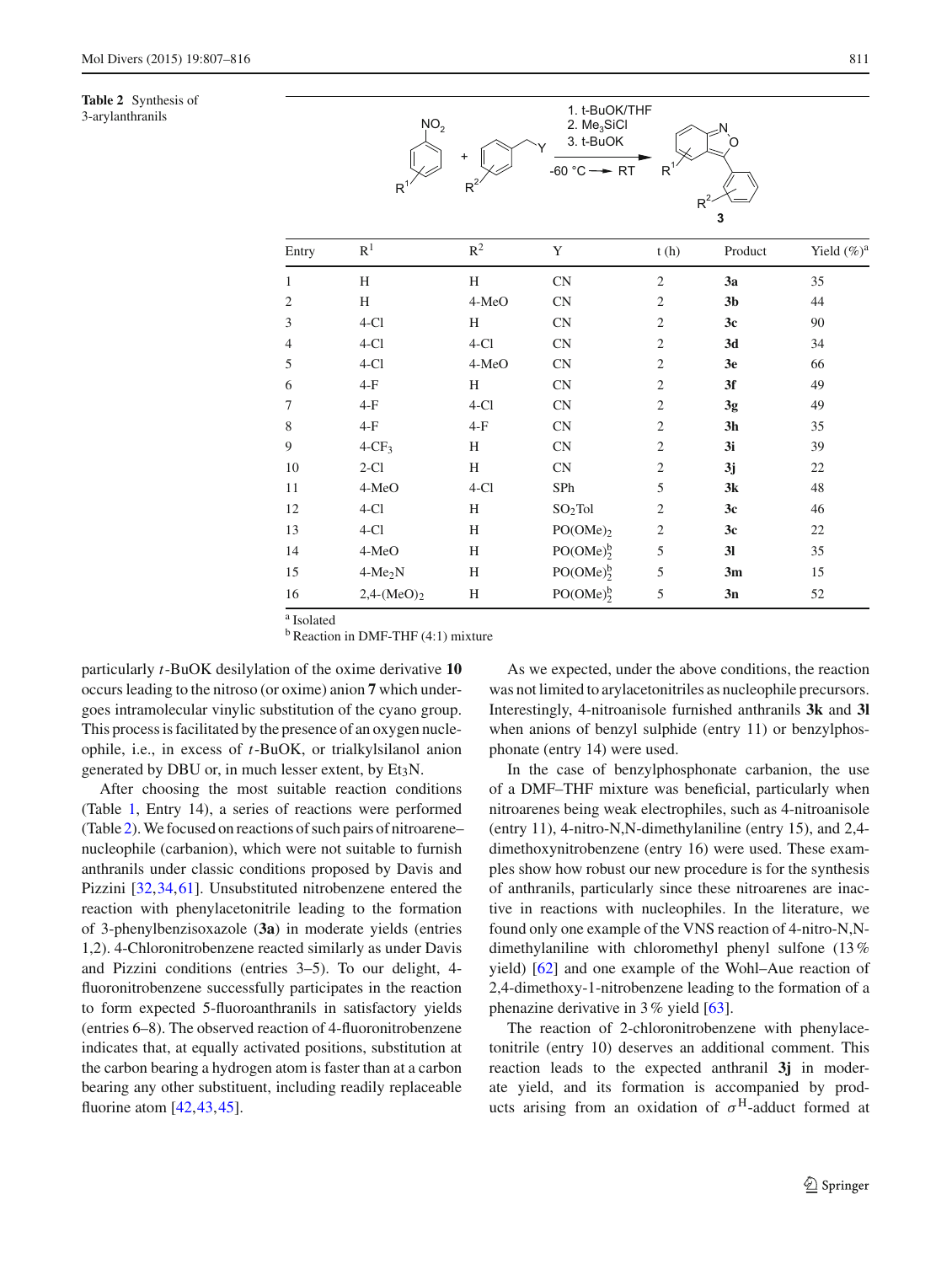*para* or *ortho* position to the nitro group, most probably 3-chloro-4-(or -2-)-nitrodiphenylacetonitrile.

# **Conclusions**

We have found that reactions of carbanions with nitroarenes in aprotic conditions using a strong base and silylating agent, 3-arylbenzisoxazoles are formed in good yields. The reaction is general with respect to both nitroarenes and C–H acids activated by groups of nucleofugal character. This reaction does not require a transition metal catalyst and thus can be attractive for use in the pharmaceutical industry.

# **Experimental section**

All reactions were run under argon atmosphere. Melting points are uncorrected. <sup>1</sup>H and <sup>13</sup>C NMR spectra were recorded on a Bruker (500 MHz) (500 MHz for <sup>1</sup>H and  $125 \text{ MHz}$  for  $^{13}$ C spectra), a Varian-NMR-vnmrs600 (600MHz for 1H spectra) and a Varian Mercury 400  $(400 \text{ MHz for }^{1}H \text{ and } 100 \text{ MHz for }^{13}C \text{ spectra})$  instruments. Chemical shifts  $\delta$  are expressed in ppm referred to TMS (internal standard), and coupling constants in Hertz  $(s = sin$ glet,  $d =$ doublet,  $t =$ triplet, m = multiplet, etc). Mass spectra (EI, 70 eV, and HR-MS) were obtained on a Waters AutoSpec Premier spectrometer. GC analyses were performed on a Hewlett Packard HP6890 GC system with HP5 column and FID (carrier gas—helium). Silica gel Merck 60 (230–400 mesh) was used for flash column chromatography.

# **General procedure for optimization of reaction conditions (Table [1\)](#page-2-0)**

To a stirred solution of 4-nitrochlorobenzene (157 mg, 1 mmol), phenylacetonitrile (117 mg, 1 mmol) and diphenylsulfone (60 mg, 0.27 mmol, GC internal standard) in THF (5 mL) cooled to  $-60$  °C, a solution of t-BuOK (0.13 g, 1.1 mmol) in THF (5 mL) was added. After stirring for 5 min, chlorotrialkylsilane (amount given in Table [1\)](#page-2-0) was added, and the reaction mixture was stirred for another 5 min at this temp. Then, a base (amount given in Table [1\)](#page-2-0) was added. In reactions with additional t-BuOK, it was dissolved in THF (10 mL). The reaction mixture was allowed to reach room temp, and then it was stirred for another 2 h. The final reaction mixture was poured into diluted HCl and extracted with ethyl acetate ( $3 \times 10$  mL) and dried with MgSO<sub>4</sub>. The amount of product was determined by GC.

# **General procedure for synthesis of anthranils**

To a stirred solution of nitroarene (3 mmol) and carbanion precursor (3 mmol) in THF (10 mL) cooled to  $-60^{\circ}$ C, a solution of t-BuOK  $(0.37 \text{ g}, 3.3 \text{ mmol})$  in THF  $(5 \text{ mL})$  was added. After 5 min, chlorotrimethylsilane (1.3 g, 12 mmol) was added, and the reaction mixture was stirred for further 5 min at this temp. Then, t-BuOK (1.68 g, 15 mmol) in THF (20 mL) was added, then the reaction mixture was allowed to cool to room temp, and it was stirred for another 2–5 h. The reaction mixture was then poured into diluted HCl and extracted with ethyl acetate  $(3 \times 25 \text{ mL})$ . The combined organic phase was dried with Na2SO4. After evaporation of the solvent, the residue was chromatographed (Silica gel, hexane–ethyl acetate 5:1) to afford the desired product. The following compounds were obtained.

# *3-Phenyl-2,1-benzisoxazole (3a)*

Yellow solid, yield: 0.21 g (35%). Mp. 48–50 ◦C; (lit. [\[21\]](#page-7-11) 51–53 °C). <sup>1</sup>H NMR (400 MHz, CDCl<sub>3</sub>):  $\delta$  = 7.05–7.09 (1 H, m), 7.31–7.35 (1 H, m), 7.48–7.63 (4 H, m), 7.83–7.86 (1 H, m), 8.01–8.04 (2 H, m).

# *3-(4-Methoxyphenyl)-2,1-benzisoxazole (3b)*

Yellow crystals, yield: 0.30 g (44%). Mp. 97–99 ◦C; (lit. [\[64\]](#page-9-4) 99–99.5 °C). <sup>1</sup>H NMR (500 MHz, CDCl<sub>3</sub>):  $\delta$  = 3.89 (3 H, s), 7.01 (1 H, dd, *J* = 9.0, 6.5 Hz), 7.04–4.09 and 7.95–7.99 (4 H, AA'XX'), 7.30 (1 H, dd, *J* =9.0, 6.5), 7.57 (1 H, d,  $J = 9.0$  Hz), 7.78 (1 H, d,  $J = 9.0$  Hz). <sup>13</sup>C NMR (125 MHz, CDCl<sub>3</sub>):  $\delta$  = 55.45, 113.59, 114.74, 115.29, 120.78, 121.25, 123.99, 128.19, 130.56, 157.84, 161.20, 164.6. MS (*m/z*, %): 225 ( $M^+$ , 100), 210 (16), 182 (68), 154 (25), 135 (5), 127 (100). HRMS for  $C_{14}H_{11}NO_2$  calcd.: 225.0790; found: 225.0798.

# *5-Chloro-3-phenyl-2,1-benzisoxazole (3c)*

Yellow solid, yield: 0.62 g (90%). M.p. 110–112 ◦C (lit. [\[32\]](#page-8-5) 115–117 °C). <sup>1</sup>H NMR (500 MHz, CDCl<sub>3</sub>):  $\delta$  = 7.26 (1 H, dd, *J* =9.5, 1.8 Hz), 7.50–7.54 (1 H, m), 7.55–7.61 (3 H, m), 7.83–7.84 (1 H, m), 7.96–7.99 (2 H, m).

## *5-Chloro-3-(4-chlorophenyl)-2,1-benzisoxazole (3d)*

Yellow crystals, yield: 0.27 g (34%). M.p. 212–214 ◦C (lit.  $[32]$  $[32]$  214–215 °C). <sup>1</sup>H NMR (500 MHz, DMSO-d<sub>6</sub>):  $\delta = 7.46$ (1 H, dd, *J* = 9.6, 1.6 Hz), 7.67–7.70 and 8.15–8.18 (4 H, AA'XX'), 7.78 (1 H, d,  $J = 9.6$  Hz), 8.26 (1 H, br s). <sup>13</sup>C NMR (125 MHz, DMSO-d<sub>6</sub>):  $\delta = 114.55, 117.71, 119.86$ , 126.11, 128.80, 130.15, 130.35, 133.30, 136.09, 156.31, 163.29. MS (*m/z*, %): 263 (M+, 54), 228 (100), 202 (20), 200 (61), 164 (18), 156 (22), 141 (13), 139 (42). HRMS for C13H7Cl2NO calcd. 262.9905, found 262.9912.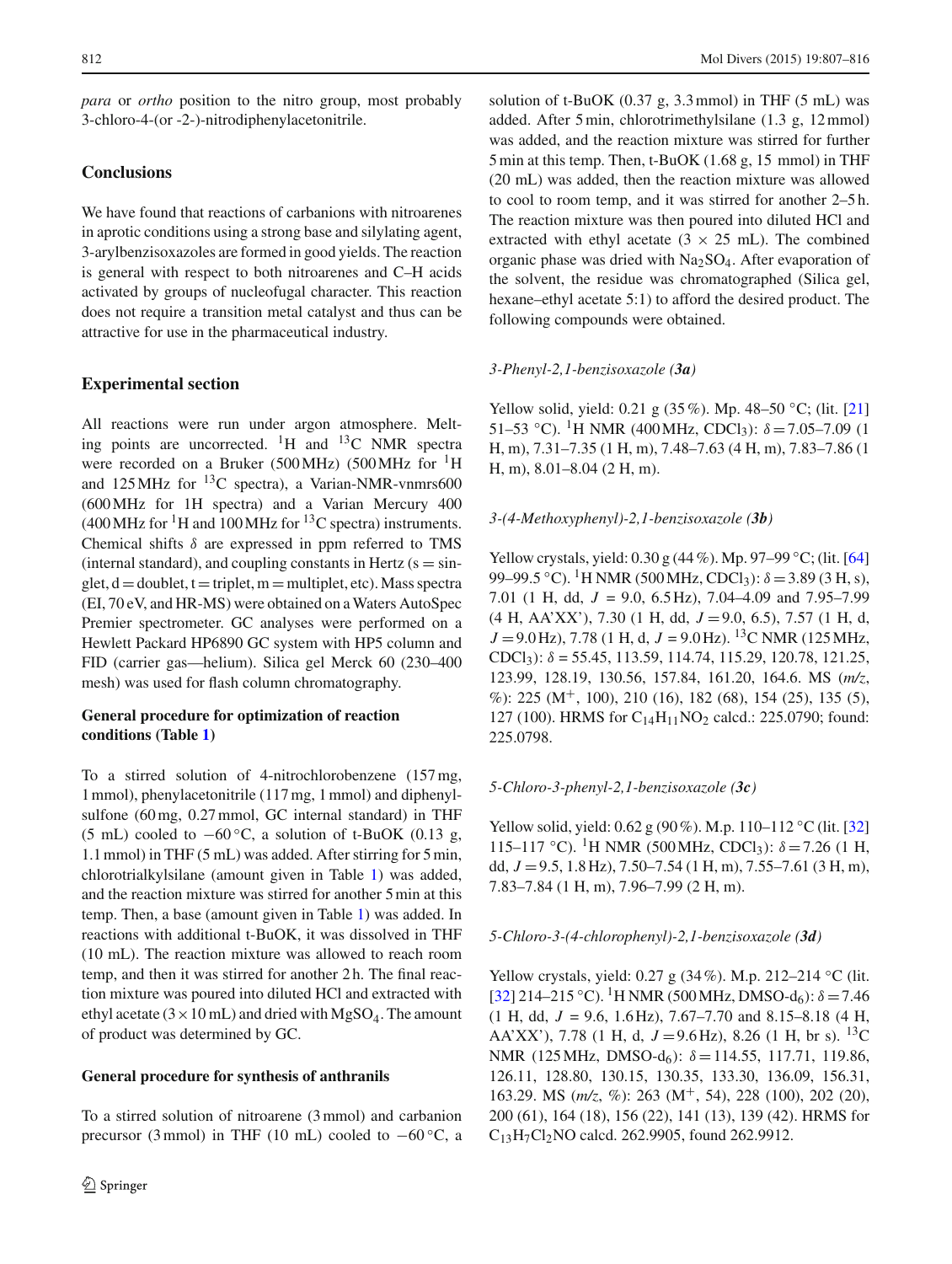#### *5-Chloro-3-(4-methoxyphenyl)-2,1-benzisoxazole (3e)*

Yellow solid, yield: 0.51 g (66%). M.p. 145–147 ◦C (lit. [\[32](#page-8-5)] 143 -145 °C). <sup>1</sup>H NMR (500 MHz, CDCl<sub>3</sub>):  $\delta = 3.89$ (3H, s), 7.05–7.08 and 7.89 – 7.92 (4H, AA'XX'), 7.22 (1 H, dd, *J* =9.6, 1.7 Hz), 7.54 (1 H, d, *J* =9.6 Hz), 7.77 (1H, br s). <sup>13</sup>C NMR (125 MHz, CDCl<sub>3</sub>):  $\delta$  = 55.47, 113.68, 114.85, 116.93, 119.15, 120.67, 128.14, 129.55, 132.35, 156.27, 161.44, 164.44. MS (*m/z*, %): 259 (M+, 100), 244 (20), 224 (20), 218 (25), 216 (73), 188 (19), 181 (6), 153 (14). HRMS for  $C_{14}H_{10}CINO_2$  calcd.: 259.0400; found 259.0406.

## *5-Fluoro-3-phenyl-2,1-benzisoxazole (3f)*

Yellow solid, yield: 0.31 g (49%). M.p. = 93–95 °C lit. [\[18\]](#page-7-13) 96–97 °C). <sup>1</sup>H NMR (500 MHz, CDCl<sub>3</sub>):  $\delta$  = 7.18 (1 H, ddd, *J* =9.6, 8.6, 4.5 Hz), 7.40 (1 H, dd, *J* =8.6, 2.2 Hz), 7.47– 7.51 (1 H, m), 7.53–7.59 (2 H, m), 7.64 (1 H, ddd, *J* =9.6, 4.5 Hz),  $7.94 - 7.96$  (2 H, m). <sup>13</sup>C NMR (125 MHz, CDCl<sub>3</sub>):  $\delta = 102.24$  (d,  $J = 25.5$  Hz), 113.38 (d,  $J = 11.6$  Hz), 118.16 (d, *J* =9.3 Hz), 123.77 (d, *J* =31.3 Hz), 126.31, 128.09, 129.32, 130.29, 155.95, 159.37 (d, *J* =247 Hz), 164.7 (d, *J*  $= 11.1$  Hz). MS ( $m/z$ , %): 213 (M<sup>+</sup>, 100), 185 (49), 184 (44), 158 (11), 157 (16), 110 (8), 105 (9). HRMS for C<sub>13</sub>H<sub>8</sub>FNO calcd.: 213.0590; found: 213.0587.

#### *5-Fluoro-3-(4-chlorophenyl)-2,1-benzisoxazole (3g)*

Yellow solid, yield: 0.36 g (49%). M.p. 205–207 °C. <sup>1</sup>H NMR (500 MHz, DMSO-d<sub>6</sub>):  $\delta = 7.46$  (1 H, ddd,  $J = 9.6$ , 9.6, 2.2 Hz), 7.66–7.69 and 8.11–8.14 (4 H, AA'XX'), 7.83  $(1 \text{ H}, \text{ dd}, J = 9.6, 4.8 \text{ Hz}), 7.91 (1 \text{ H}, \text{ dd}, J = 9.6, 2.2 \text{ Hz}).$ <sup>13</sup>C NMR (125 MHz, CDCl<sub>3</sub>):  $\delta$  = 103.26 (d, *J* = 26.0 Hz), 113.52 (d, *J* =11.6 Hz), 118.63 (d, *J* =9.8 Hz), 124.72 (d, *J* =31.8 Hz), 126.30, 128.47, 130.10, 135.76, 156.00, 159.6 (d, *J* =245 Hz), 163.54 (d, *J* =11.1 Hz). MS (*m/z*, %): 247  $(M^+, 99)$ , 212 (100), 184 (74). HRMS for C<sub>13</sub>H<sub>7</sub>ClFO calcld. 247.0200, found 247.0204.

## *5-Fluoro-3-(4-fluorophenyl)-2,1-benzisoxazole (3h)*

Pale yellow solid, yield: 0.24 g (35%). M.p. 161–162 °C. <sup>1</sup>H NMR (500 MHz, CDCl<sub>3</sub>):  $\delta = 7.18$  (1 H, ddd, *J* =9.6, 8.6, 2.2 Hz), 7.22–7.30 (2H, m), 7.34 (1 H, dd,  $J = 8.6$ , 2.2 Hz), 7.66 (1 H,  $J = 9.6$ , 4.6 Hz). <sup>13</sup>C NMR  $(125 \text{ MHz}, \text{CDCl}_3)$ :  $\delta = 101.96$  (d,  $J = 25.5 \text{ Hz}$ ), 113.13 (d, *J* =11.4 Hz), 116.67 (d, *J* =22.5 Hz), 118.21 (d, *J* = 9.3 Hz), 123.85 (d, *J* =31.3 Hz), 124.45 (d, *J* =3.8 Hz), 128.34 (d, *J* =8.7 Hz), 155.96, 159.46 (d, *J* =248 Hz), 163.71 (d, *J*  $= 10.9$  Hz), 163.72 (d,  $J = 253$  Hz). MS ( $m/z$ , %): 231 (M<sup>+</sup>100), 203 (44), 202 (44), 182 (8), 175 (10). HRMS for C13H7F2NO calcd. 231.0496; found 231.0498.

## *3-Phenyl-5-trifluoromethyl-2,1-benzisoxazole (3i)*

Yellow crystals, yield: 0.31 g (39%). M.p. 116–121 ◦C. <sup>1</sup>H NMR (500 MHz, CDCl<sub>3</sub>):  $\delta$  = 7.46 (1 H, dd, J = 9.5, 1.4 Hz), 7.55–7.63 (3 H, m), 7.73–7.75 (1 H, m), 8.01– 8.03 (2 H, m), 8.18–8.19 (1 H, m). 13C NMR (125MHz, CDCl<sub>3</sub>):  $\delta = 112.90, 117.10, 120.13$  (q,  $J = 5.3$  Hz), 123.78 (q, *J* =272 Hz), 125.69 (*J* =2.6 Hz), 126.78 (*J* =32.5 Hz), 126.96, 131.25, 157.49, 167.51.MS (*m/z*, %): 263 (M+, 100), 244 (12), 235 (14), 216 (10), 194 (6), 185 (9), 166 (21). 51 (22), 77 (52), 105 (14), 166 (21), 216 (10), 244 (12), 263 (100), 264 (26). HRMS for C14H8F3NO calcd. 263.0558, found 263.0554.

#### *7-Chloro-3-phenyl-2,1-benzisoxazole (3j)*

Yellow crystals, yield: 0.15 g  $(22\%)$ . Mp. 105–107 °C. <sup>1</sup>H NMR (500 MHz, CDCl<sub>3</sub>):  $\delta$  = 7.00 (1 H, dd, J = 8.8, 7.0 Hz), 7.35 (1 H, d, *J* =7.0 Hz), 7.50–7.59 (3 H, m), 7.76 (1 H, d,  $J = 8.8$  Hz), 8.00–8.02 (2H, m). <sup>13</sup>C NMR  $(125 \text{ MHz}, \text{ CDCl}_3)$   $\delta = 115.56, 119.47, 121.49, 124.81,$ 126.75, 127.94, 129.37, 129.79, 130.78, 156.22, 166.28. MS ( $m/z$ , %): 229 ( $M^+$ , 100), 201 (17), 194 (65), 166 (72), 164 (27), 140 (23), 139 (25), 105 (29). HRMS for C<sub>13</sub>H<sub>8</sub>ClNO calcd. 229.0294; found 229.0293.

#### *5-Methoxy-3-(4-chlorophenyl)-2,1-benzisoxazole (3k)*

Pale yellow crystals, yield: 0.37 g (48 %). M.p. 140–141 °C. <sup>1</sup>H NMR (500 MHz, CDCl<sub>3</sub>):  $\delta$  = 3.00 (3 H, s), 6.79 (1 H, d, *J* = 2.2 Hz), 7.06 (1 H, dd, *J* =9.6, 2.2 Hz), 7.50–7.53 and 7.85–7.88 (4 H, AA'XX'), 7.53 (1 H, d,  $J = 9.6$  Hz). <sup>13</sup>C NMR (125 MHz, CDCl<sub>3</sub>)  $\delta = 55.48, 93.73, 114.48, 117.19,$ 127.20, 127.23, 127.80, 129.50, 135.53, 156.02, 157.01, 160.91. MS (*m/z*, %): 259 (M+, 30), 224 (100), 216 (23), 196 (8), 188 (11), 181 (13). HRMS for  $C_{14}H_{10}CINO_2$  calcd. 250.0400; found. 259.0400.

## *5-Methoxy-3-phenyl-2,1-benzisoxazole (3l)*

Yellow crystals, yield: 0.24 g (35%). M.p. 79–80 ◦C. H<sup>1</sup>HNMR (500 MHz, CDCl<sub>3</sub>):  $\delta = 3.88$  (1 H, s), 6.87 (1 H, d, *J* =2.2 Hz), 7.05 (1 H, dd, *J* =9.6, 2.2 Hz), 7.44– 7.47 (1 H, m), 7.52–7.56 (3 H, m), 7.93–7.96 (2 H, m). <sup>13</sup>C NMR (125 MHz, CDCl<sub>3</sub>):  $\delta = 55.44$ , 94.11, 114.33, 117.08, 126.12, 127.67, 128.83, 129.19, 129.56, 156.01, 156.75, 162.19. MS (*m/z*, %): 225 (M+, 84), 210 (39), 182 (100), 154 (43), 128 (13), 127 (14). HRMS for  $C_{14}H_{11}NO_2$ calcd. 225.0790; found 225.0797.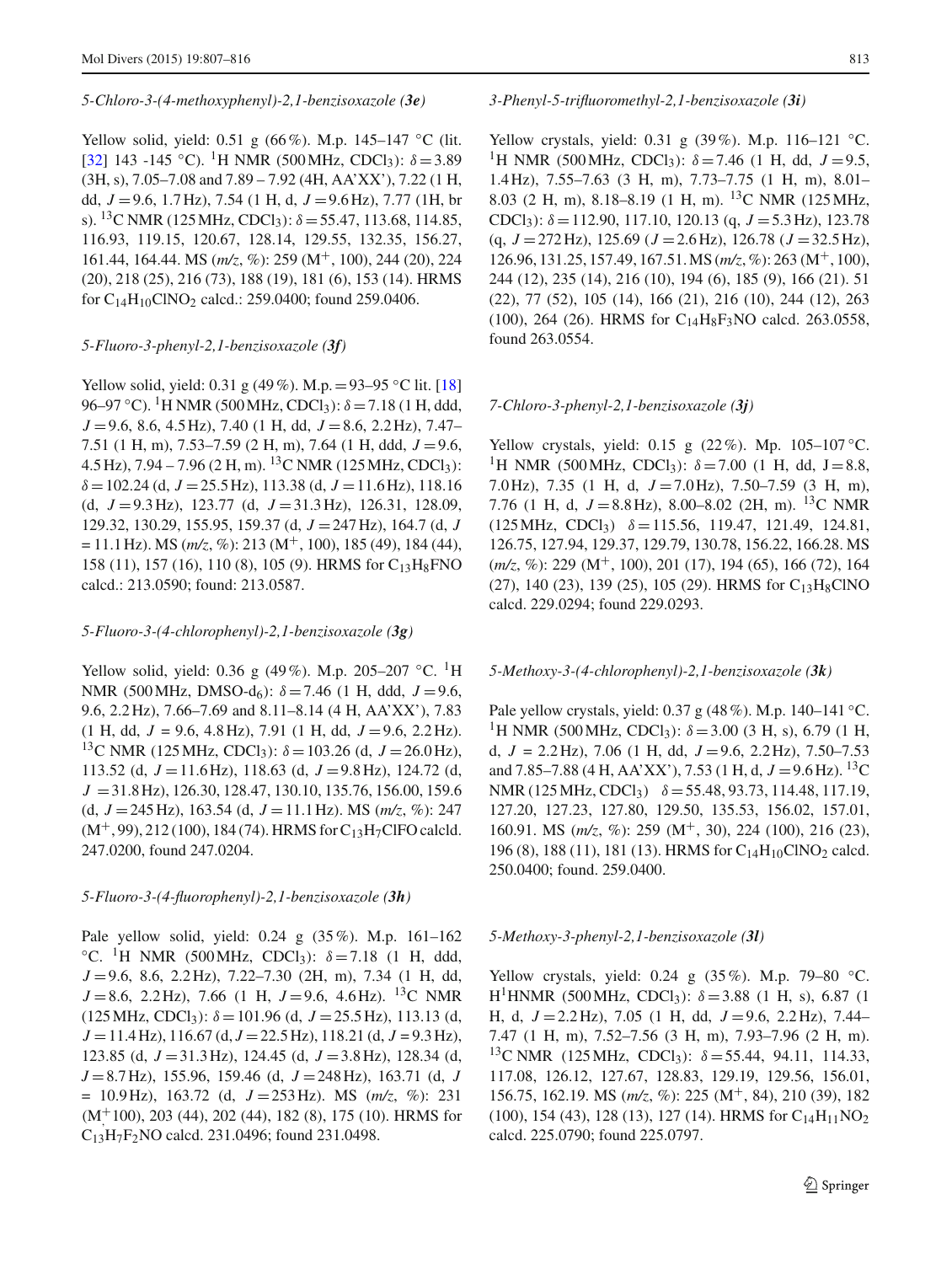## *N,N-dimetyl-3-phenyl-2,1-benzisoxazol-5-amine (3m)*

Yellow crystals, yield: 0.11 g (15%). M.p. 113–115 ◦C. <sup>1</sup>H NMR (500 MHz, CDCl<sub>3</sub>):  $\delta = 3.02$  (6 H, s), 7.25 (1 H, dd, *J* =9.4, 2.4 Hz), 7.40–7.43 (1 H, m), 7.52–7.55 (3 H, m), 7.95–7.97 (2 H, m). <sup>13</sup>C NMR (125 MHz, CDCl<sub>3</sub>):  $\delta = 41.35, 94.74, 115.48, 116.29, 125.71, 125.86, 128.97,$ 129.08, 129.33, 147.44, 155.35 [one signal missing]. MS (*m*/z, %): 238 (M<sup>+</sup>, 100), 237 (49), 223 (24), 209 (12), 195 (40), 167 (20). HRMS for C<sub>15</sub>H<sub>14</sub>N<sub>2</sub>O calcd. 238.1106; found 238.1105.

## *5,7-Dimethoxy-3-phenyl-2,1-benzisoxazole (3n)*

Yellow crystals, yield: 0.40 g (52 %). M.p. 151 °C. <sup>1</sup>H NMR  $(500 \text{ MHz}, \text{CDCl}_3)$ :  $\delta = 3.87$  (3 H, s), 3.98 (3 H, s), 6.25 (1 H, d,  $J = 1.6$  Hz),  $6.46$  (1 H, d,  $J = 1.6$  Hz),  $7.42 - 7.44$  (1 H, m), 7.51–7.54 (2H, m), 7.92–7.94 (2 H, m). 13C NMR (125MHz, CDCl<sub>3</sub>):  $\delta = 55.58, 55.87, 86.43, 102.51, 115.13, 126.05,$ 128.79, 129.11, 129.46, 149.09, 151.70, 158.10, 162.16. MS (*m/z*, %): 255 (M<sup>+</sup>, 86), 254 (100), 240 (20), 226 (71), 225 (30), 224 (37), 212 (22), 183 (18), 182 (31), 169 (17). HRMS for  $C_{15}H_{13}NO_3$  calcd.: 255.0895, found: 255.0883.

**Acknowledgments** This work was supported by the National Scientific Center Grant No. 2012/07/B/ST5/00813.

**Open Access** This article is distributed under the terms of the Creative Commons Attribution 4.0 International License [\(http://creativecomm](http://creativecommons.org/licenses/by/4.0/) [ons.org/licenses/by/4.0/\)](http://creativecommons.org/licenses/by/4.0/), which permits unrestricted use, distribution, and reproduction in any medium, provided you give appropriate credit to the original author(s) and the source, provide a link to the Creative Commons license, and indicate if changes were made.

## **References**

- <span id="page-7-0"></span>1. Baum JS, Condon ME, Shook DA (1987) Nickel-catalyzed transformations of 2,1-benzisoxazoles with organozinc reagents. J Org Chem 52:2983–2988. doi[:10.1021/jo00390a006](http://dx.doi.org/10.1021/jo00390a006)
- 2. Heaney F, McCarthy T, Mahon M, McKee V (2005) Bridgehead nitrogen heterocycles which contain the quinazoline moiety synthesis and cycloaddition of 1,2-dihydroquinazoline 3-oxides. Org Biomol Chem 3:4351–4361. doi[:10.1039/b511998g](http://dx.doi.org/10.1039/b511998g)
- 3. Haider N, Heinisch G, Moshuber J (1992) Pyridazines, LVII: synthesis and cyclocondensation reactions of (2-aminophenyl)-(4 pyridazinyl)-ketone, a new diaza isoster of 2-aminobenzophenone. Arch Pharm 325:119–122. doi[:10.1002/ardp.19923250212](http://dx.doi.org/10.1002/ardp.19923250212)
- <span id="page-7-1"></span>4. Hawkins DG, Meth-Cohn O (1983) An in-depth study of the azidobenzophenone-anthranil-acridone transformation. J Chem Soc Perkin Trans 1:2077–2087. doi[:10.1039/p19830002077](http://dx.doi.org/10.1039/p19830002077)
- 5. Sedova VF, Shkurko OP (1995) Synthesis of 6-amino-2-(paminophenyl)-4-phenylquinazoline. Chem Heterocycl Compd 31:481–484. doi[:10.1007/BF01177022](http://dx.doi.org/10.1007/BF01177022)
- 6. Pechenina VM, Mukhina NA, Klimenko VG, Granik VG (1986) Derivatives of imidazo[4,5-e]-2,1-benzisoxazole and synthesis of substituted benzimidazoles from them. Chem Heterocycl Compd 22:876–879. doi[:10.1007/BF01175063](http://dx.doi.org/10.1007/BF01175063)
- 7. Angibaud P, Mevellec L, Meyer C, Bourdrez X, Lezouret P, Pilatte I, Poncelet V, Roux B, Merillon S, End DW, Van Dun J, Wouters W, Venet M (2007) Impact on farnesyltransferase inhibition of 4 chlorophenyl moiety replacement in the Zarnestra® series. Eur J Med Chem 42:702–714. doi[:10.1016/j.ejmech.2006.12.007](http://dx.doi.org/10.1016/j.ejmech.2006.12.007)
- <span id="page-7-12"></span>8. Vejdelek Z, Holubek J, Budesinsky M, Ryska M, Svatek E, Protiva M (1988) Reactions of 4-chloro-1-nitrobenzene with (3-chloro-4-methoxyphenyl)acetonitrile and (3,4dimethoxyphenyl)acetonitrile—synthesis of 8-chloro-1-methyl  $(and$  methylthiomethyl)-6- $(3,4$ -disubstituted triazolo[4,3-a]-1,4-benzodiazepines. Collect Czech Chem Commun 53:361–372. doi[:10.1135/cccc19880361](http://dx.doi.org/10.1135/cccc19880361)
- 9. Kalish R, Broger E, Field GF, Anton T, Steppe TV, Sternbach LH (1975) Quinazolines and 1,4-benzodiazepines. 68. 5-Heterocyclicsubstituted benzodiazepinones. J Heterocycl Chem 12:49–57. doi[:10.1002/jhet.5570120109](http://dx.doi.org/10.1002/jhet.5570120109)
- <span id="page-7-2"></span>10. Hester JB, Ludens JH, Emmert DE, West BE (1989) 1-(2-Aminoethyl)-6-aryl-4h-[1,2,4]triazolo[4,3 a][1,4]benzodiazepines with diuretic and natriuretic activity. J Med Chem 32:1157–1163. doi[:10.1021/jm00126a003](http://dx.doi.org/10.1021/jm00126a003)
- <span id="page-7-3"></span>11. Sternbach LH (1979) The benzodiazepine story. J Med Chem 22:1– 7. doi[:10.1021/jm00187a001](http://dx.doi.org/10.1021/jm00187a001)
- <span id="page-7-4"></span>12. Chattopadhyaya Y, Upadhayaya RS (2009) Quinoline, naphthalene and conformationally constrained quinoline or naphthalene derivates as anti-microbial agents. WIPO Patent Appl WO2009/091324
- <span id="page-7-5"></span>13. Angibaud PR (2005) Tetrazole substituted quinazoline compounds for antiproliferation agents. US Patent Appl 20050148609 A1
- <span id="page-7-6"></span>14. Angibaud PR, Venet MG, Argoullon JM (2003) Farnesyl transferase inhibiting tricyclic quinazoline derivatives substituted with carbon-linked imidazoles or triazoles. WIPO Patent Appl WO03/087101 A1
- <span id="page-7-7"></span>15. Moon Y-C, Green J, Davies R, Choquette D, Pierce A, Ledeboer M (2004) Protein kinase inhibitors and uses thereof. US Patent 6825190
- <span id="page-7-8"></span>16. Lyssikatos JP, Greca SDL, Yang BV (2002) Quinoline-2-one derivatives useful as anticancer agents. US Patent 6495564
- <span id="page-7-9"></span>17. Stokes BJ, Vogel CV, Urnezis LK, Pan M, Driver TG (2010) Intramolecular Fe(II)-catalyzed N–O or N–N bond formation from aryl azides. Org Lett 12:2884–2887. doi[:10.1021/ol101040p](http://dx.doi.org/10.1021/ol101040p)
- <span id="page-7-13"></span>18. Dyall LK, Karpa GJ (1988) Pyrolysis of aryl azides. 8. Hammett correlations of rates of pyrolysis of substituted 2 azidobenzophenones. Aust J Chem 41:1231–1241. doi[:10.1071/](http://dx.doi.org/10.1071/CH9881231) [CH9881231](http://dx.doi.org/10.1071/CH9881231)
- 19. Stepanov AA, Gornostaev LM, Vasilevsky SF, Arnold EV, Mamatyuk VI, Fadeev DS, Gold B, Alabugin IV (2011) Chameleonic reactivity of vicinal diazonium salt of acetylenyl-9,10-anthraquinones: synthetic application toward two heterocyclic targets. J Org Chem 76:8737–8748. doi[:10.1021/jo2014214](http://dx.doi.org/10.1021/jo2014214)
- <span id="page-7-10"></span>20. Gaywood AP, McNab H (2010) Methylene Meldrum's acid derivatives of indoxyl and their cyclization reactions under flash vacuum pyrolysis conditions. Synthesis 8:1361–1364. doi[:10.1055/](http://dx.doi.org/10.1055/s-0029-1218668) [s-0029-1218668](http://dx.doi.org/10.1055/s-0029-1218668)
- <span id="page-7-11"></span>21. Chauhan J, Fletcher S (2012) One-pot synthesis of 2,1 benzisoxazoles (anthranils) by a stannous chloride-mediated tandem reduction-heterocyclization of 2-nitroacylbenzenes under neutral conditions. Tetrahedron Lett 53:4951–4954. doi[:10.1016/](http://dx.doi.org/10.1016/j.tetlet.2012.07.006) [j.tetlet.2012.07.006](http://dx.doi.org/10.1016/j.tetlet.2012.07.006)
- 22. Kim BH, Jin Y, Jun YM, Han R, Baik W, Lee BM (2000) Indium mediated reductive heterocyclization of 2-nitroacylbenzenes or 2-nitroiminobenzenes toward 2,1-benzisoxazoles in aqueous media. Tetrahedron Lett 41:2137–2140. doi[:10.1016/](http://dx.doi.org/10.1016/S0040-4039(00)00098-8) [S0040-4039\(00\)00098-8](http://dx.doi.org/10.1016/S0040-4039(00)00098-8)
- 23. Kim BH, Jun YM, Kim TK, Lee YS, Baik W, Lee BM (1997) 2-Bromo-2-nitropropane/Zn promoted reductive cyclizations of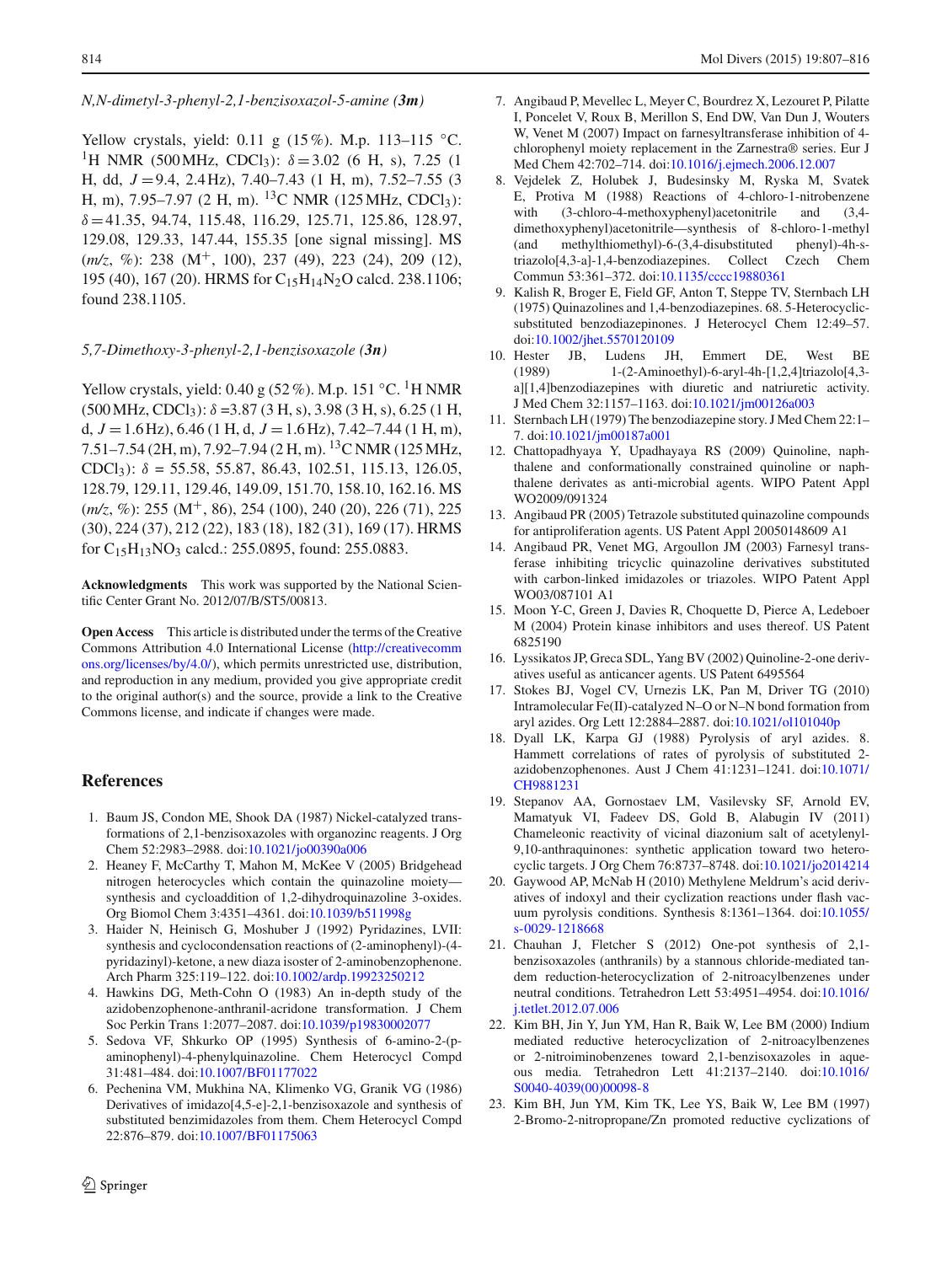ortho-substituted nitroarenes toward 2,1-benzisoxazole derivatives. Heterocycles 45:235–240. doi[:10.3987/COM-96-7682](http://dx.doi.org/10.3987/COM-96-7682)

- <span id="page-8-0"></span>24. Robbins RJ, Yang LLN, Anderson GB, Falvey DE (1995) Photogenerated arylnitrenium ions: reactions of *N*-tert-butyl(4 substituted 2-acetylphenyl)nitrenium ions with alcohols and water studied by laser flash photolysis. J Am Chem Soc 117:6544–6552. doi[:10.1021/ja00129a019](http://dx.doi.org/10.1021/ja00129a019)
- <span id="page-8-1"></span>25. Jawdosiuk M, Kmiotek- Skarżyńska I, Czarnecka E (1981) Reactions of organic-anions. 97. Cleavage of substituted alpha-(paranitrophenyl and ortho-nitrophenyl)-deoxybenzoins by sodium methoxide in methanol—disproportionation and intramolecular cyclization reactions of nitrodiphenylmethane anions. Pol J Chem 55:379–385
- 26. Bullen JV, Ridd JH, Sabek O (1990) The cyclization and rearrangement of the nitro-derivatives of aromatic-hydrocarbons in trifluoromethanesulfonic acid. Gazz Chim Ital 120:291–296
- <span id="page-8-2"></span>27. Ahmad Y, Begum T, Qureshi IH, Rahman AU, Zaman K, Xu CF, Clardy J (1987) A novel rearrangement of a papaverine derivative into isoquino [1,2-b]-quinazoline derivative. Heterocycles 26:1841–1852. doi[:10.3987/R-1987-07-1841](http://dx.doi.org/10.3987/R-1987-07-1841)
- <span id="page-8-3"></span>28. Wróbel Z (1997) Facile synthesis of 3-substituted 2,1 benzisoxazoles (anthranils). Synthesis 7:753–755. doi[:10.1055/](http://dx.doi.org/10.1055/s-1997-1413) [s-1997-1413](http://dx.doi.org/10.1055/s-1997-1413)
- 29. Bakavoli M, Pordel M, Rahimizadeh M, Jahandari P, Seresht ER (2008) Sulfuric acid mediated heterocyclization of ortho cyanomethyl nitroarenes to benzo[c]isoxazoles and fused benzo[c]isoxazoles. Heterocycles 75:165–171. doi[:10.3987/](http://dx.doi.org/10.3987/COM-07-11148) [COM-07-11148](http://dx.doi.org/10.3987/COM-07-11148)
- 30. Roblot F, Hocquemiller R, Cave A (1989) Obtention of anthranil derivatives by a modified Bischler–Napieralski reaction. J Chem Res-S 11:344–345
- <span id="page-8-4"></span>31. Sulikowski D, Mąkosza M (2009) Synthesis of 3phenyl-2,1-benzisoxazoles via conversion of diethyl alpha-(o-nitroaryl)benzylphosphonates. Acta Chim Slov 56:680– 683. <http://acta-arhiv.chem-soc.si/56/56-03-680.pdf>
- <span id="page-8-5"></span>32. Davis RB, Pizzini LC (1960) The condensation of aromatic nitro compounds with arylacetonitriles. II. Some p-substituted nitrobenzenes. J Org Chem 25:1884–1888. doi[:10.1021/jo01081a015](http://dx.doi.org/10.1021/jo01081a015)
- <span id="page-8-6"></span>33. Beier P, Pastýříková T (2013) Synthesis of  $SF<sub>5</sub>$ -containing benzisoxazoles, quinolines, and quinazolines by the Davis reaction of nitro-(pentafluorosulfanyl)benzenes. Beilstein J Org Chem 9:411– 416. doi[:10.3762/bjoc.9.43](http://dx.doi.org/10.3762/bjoc.9.43)
- <span id="page-8-7"></span>34. Davis RB, Pizzini LC, Bara EJ (1961) The condensation of aromatic nitro compounds with arylacetonitriles. III. Some orthoand meta-substituted nitrobenzenes. J Org Chem 26:4270–4274. doi[:10.1021/jo01069a021](http://dx.doi.org/10.1021/jo01069a021)
- <span id="page-8-8"></span>35. Ogata M, Matsumoto H, Kano H (1969) Organic photochemical reactions-V: photorearrangement of anthranils into azepines. Tetrahedron 25:5205–5215. doi[:10.1016/0040-4020\(69\)80041-4](http://dx.doi.org/10.1016/0040-4020(69)80041-4)
- <span id="page-8-9"></span>36. Wróbel Z (1997) New concept in synthesis of fused six-membered nitrogen heterocycles. Silane-mediated direct condensation of ntroarenes with allylic carbanions. Tetrahedron Lett 38:4913– 4916. doi[:10.1016/S0040-4039\(97\)01057-5](http://dx.doi.org/10.1016/S0040-4039(97)01057-5)
- 37. Wróbel Z (1998) Silane mediated direct condensation of nitroarenes with cinnamyl-type sulfones. The way to 2-aryl-4-Xquinolines and their hetero analogs. Tetrahedron 54:2607–2618. doi[:10.1016/S0040-4020\(98\)00023-4](http://dx.doi.org/10.1016/S0040-4020(98)00023-4)
- 38. Wróbel Z (2000) Synthesis of 1H-1-alkyl-8-X-2,2 dioxoisothiazolo[5,4,3-d,e]quinolines via tandem cyclization of *N*-alkyl-N-(2-X-5-nitrophenyl)prop-2-enyl sulfonamides. Tetrahedron Lett 41:7365–7366. doi[:10.1016/S0040-4039\(00\)01035-2](http://dx.doi.org/10.1016/S0040-4039(00)01035-2)
- <span id="page-8-10"></span>39. Wróbel Z (2001) Transformation of 3-nitroanilines into dioxoisothiazolo[5,4,3-k,l]acridines. Synlett 12:1927–1928. doi[:10.1055/s-2001-18764](http://dx.doi.org/10.1055/s-2001-18764)
- <span id="page-8-11"></span>40. Wróbel Z (1998) Synthesis of 2,1-benzisoxazole derivatives from nitroarenes and CH acids in aprotic media. Pol J Chem 72:2384– 2388
- <span id="page-8-12"></span>41. Ma˛kosza M, Wojciechowski K (2004) Nucleophilic substitution of hydrogen in heterocyclic chemistry. Chem Rev 104:2631–2666. doi[:10.1021/cr020086+](http://dx.doi.org/10.1021/cr020086+)
- <span id="page-8-21"></span>42. Ma˛kosza M (2010) Nucleophilic substitution of hydrogen in electron-deficient arenes, a general process of great practical value. Chem Soc Rev 39:2855–2868. doi[:10.1039/b822559c](http://dx.doi.org/10.1039/b822559c)
- <span id="page-8-22"></span>43. Mąkosza M (2011) Nucleophilic substitution of hydrogen in nitroarenes: a new chapter of aromatic chemistry. Synthesis 15:2341–2356. doi[:10.1055/s-0030-1260668](http://dx.doi.org/10.1055/s-0030-1260668)
- 44. Ma˛kosza M, Wojciechowski K (2014) Nucleophilic substitution of hydrogen in arenes and heteroarenes. Top Heterocycl Chem 37:51– 106. doi[:10.1007/7081-2013-115](http://dx.doi.org/10.1007/7081-2013-115)
- <span id="page-8-13"></span>45. Makosza M (2014) Reactions of nucleophiles with nitroarenes: multifacial and versatile electrophiles. Chem Eur J 20:5536–5545. doi[:10.1002/chem.201400097](http://dx.doi.org/10.1002/chem.201400097)
- <span id="page-8-14"></span>46. Adam W, Makosza M, Staliński K, Zhao C-G (1998) Dimethydioxirane oxidation of in situ generated sigma adducts derived from nitroarenes and the carbanion of 2-phenylpropionitrile to phenols: the first direct substitution of a nitro by a hydroxy group. J Org Chem 63:4390–4391. doi[:10.1021/jo980173v](http://dx.doi.org/10.1021/jo980173v)
- 47. Makosza M, Staliński K (1997) Oxidative nucleophilic substitution of hydrogen in nitroarenes. Chem Eur J 3:2025–2031. doi[:10.1002/](http://dx.doi.org/10.1002/chem.19970031217) [chem.19970031217](http://dx.doi.org/10.1002/chem.19970031217)
- 48. Mąkosza M, Staliński K (1998) Oxidative nucleophilic substitution of hydrogen in nitroarenes with phenylacetonitrile derivatives. Tetrahedron 54:8797–8810. doi[:10.1016/S0040-4020\(98\)00472-4](http://dx.doi.org/10.1016/S0040-4020(98)00472-4)
- 49. Mąkosza M, Staliński K (1999) Oxidative nucleophilic substitution of hydrogen in nitroarenes. A short review. Pol J Chem 73:151–161
- 50. Adam W, Makosza M, Zhao C-G, Surowiec M (2000) On the mechanism of the dimethyldioxirane oxidation of sigma H-adducts (Meisenheimer complexes) generated from nitroarenes and carbanions. J Org Chem 65:1099–1101. doi[:10.1021/jo9915628](http://dx.doi.org/10.1021/jo9915628)
- 51. Ma˛kosza M, Surowiec M, Paszewski M (2004) Oxidative nucleophilic substitution of hydrogen in nitrobenzenes with 2 phenylpropionic esters. ARKIVOC 2:172–180. doi[:10.3998/ark.](http://dx.doi.org/10.3998/ark.5550190.0005.211) [5550190.0005.211](http://dx.doi.org/10.3998/ark.5550190.0005.211)
- 52. Lemek T, Ma˛kosza M, Stephenson DS, Mayr H (2003) Direct observation of the intermediate in vicarious nucleophilic substitution of hydrogen. Angew Chem Int Ed Engl 42:2793–2795. doi[:10.](http://dx.doi.org/10.1002/anie.200351352) [1002/anie.200351352](http://dx.doi.org/10.1002/anie.200351352)
- <span id="page-8-15"></span>53. Błażej S, Kwast A, Mąkosza M (2004) cine-Substitution of the nitro group in 2,4-disubstituted nitroarenes with carbanions of aryl alkyl sulfones. Tetrahedron Lett 45:3193–3195. doi[:10.1016/](http://dx.doi.org/10.1016/j.tetlet.2004.02.133) [j.tetlet.2004.02.133](http://dx.doi.org/10.1016/j.tetlet.2004.02.133)
- <span id="page-8-16"></span>54. Ma˛koszaM, Glinka T, Kinowski J (1984) Specific ortho-orientation in the vicarious substitution of hydrogen in aromatic nitro compounds with carbanion of chloromethyl phenyl sulfone. Tetrahedron 40:1863–1868. doi[:10.1016/S0040-4020\(01\)91141-X](http://dx.doi.org/10.1016/S0040-4020(01)91141-X)
- <span id="page-8-17"></span>55. Bobin M, Kwast A, Wróbel Z (2007) Efficient formation of sHadducts as a key step in the synthesis of acridines via Lewis acid-promoted transformations of the nitro group. Tetrahedron 63:11048–11054. doi[:10.1016/j.tet.2007.08.042](http://dx.doi.org/10.1016/j.tet.2007.08.042)
- <span id="page-8-18"></span>56. Bujok R, Kwast A, Cmoch P, Wróbel Z (2010) Novel approach to synthesis of substituted 3-aminoquinolines from nitroarenes and protected ethyl aminocrotonate. Tetrahedron 66:698–708. doi[:10.](http://dx.doi.org/10.1016/j.tet.2009.11.060) [1016/j.tet.2009.11.060](http://dx.doi.org/10.1016/j.tet.2009.11.060)
- <span id="page-8-19"></span>57. Dilman AD, Tishkov AA, Lyapkalo IM, Ioffe SL, Kachala VV, Strelenko YA, Tartakovsky VA (2000) Synthesis of *N*, *N*bis(silyloxy)enamines with a functionalized double bond. J Chem Soc Perkin Trans 1:2926–2929. doi[:10.1039/b004268o](http://dx.doi.org/10.1039/b004268o)
- <span id="page-8-20"></span>58. Tishkov AA, Dilman AD, Faustov VI, Birukov AA, Lysenko KS, Belyakov PA, Ioffe SL, Strelenko YA, AntipinMY (2002) Structure